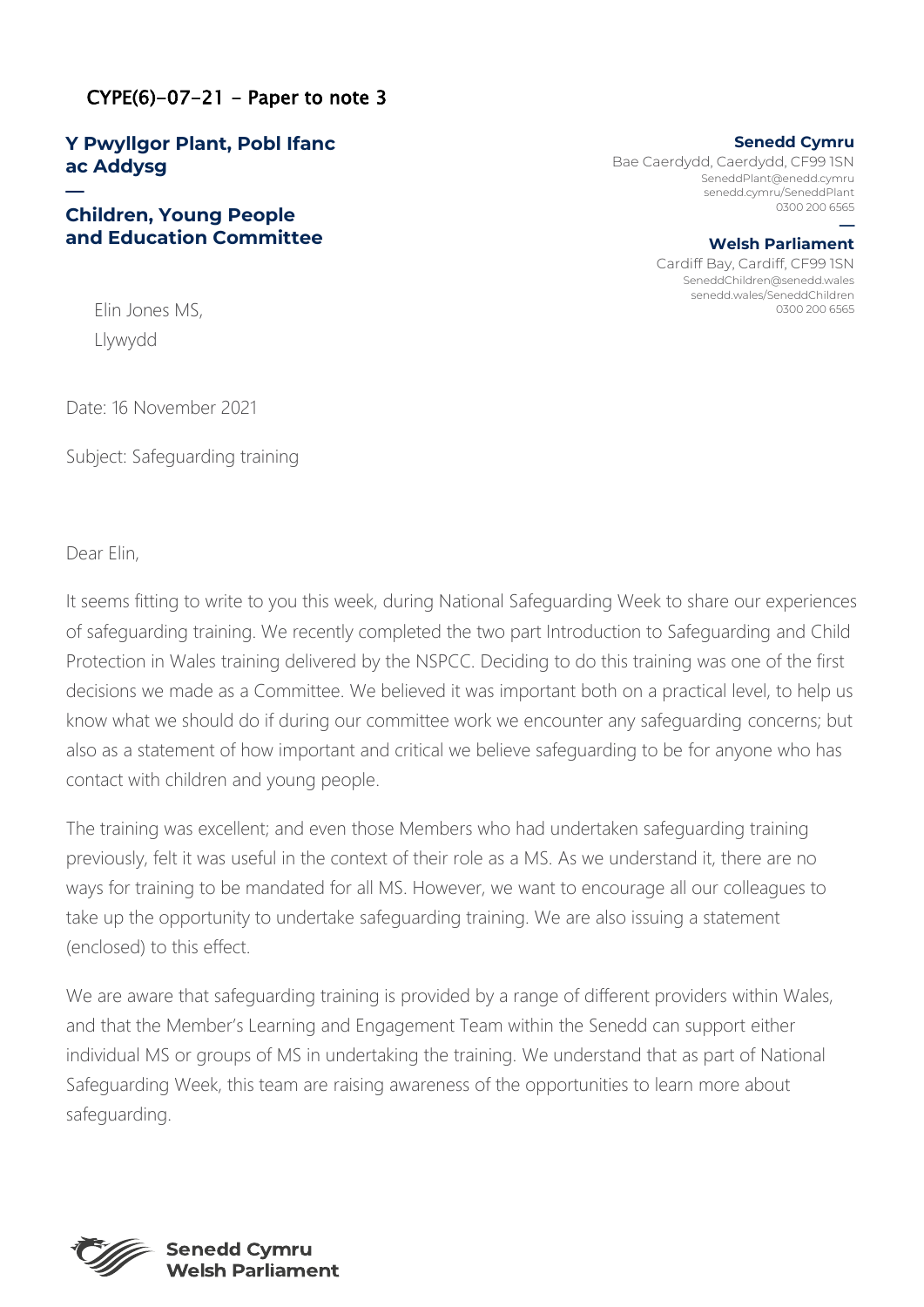I am copying in the party leaders, and Jane Dodds MS. We know that the party leaders can play an important role in encouraging members of their groups to undertake such training.

Yours sincerely,

re Sypint

Jayne Bryant MS Chair

Cc:

Mark Drakeford MS

Paul Davies MS

Adam Price MS

Jane Dodds MS

Manon Antoniazzi, Chief Executive

Croesewir gohebiaeth yn Gymraeg neu Saesneg.

We welcome correspondence in Welsh or English.



**Senedd Cymru Welsh Parliament**